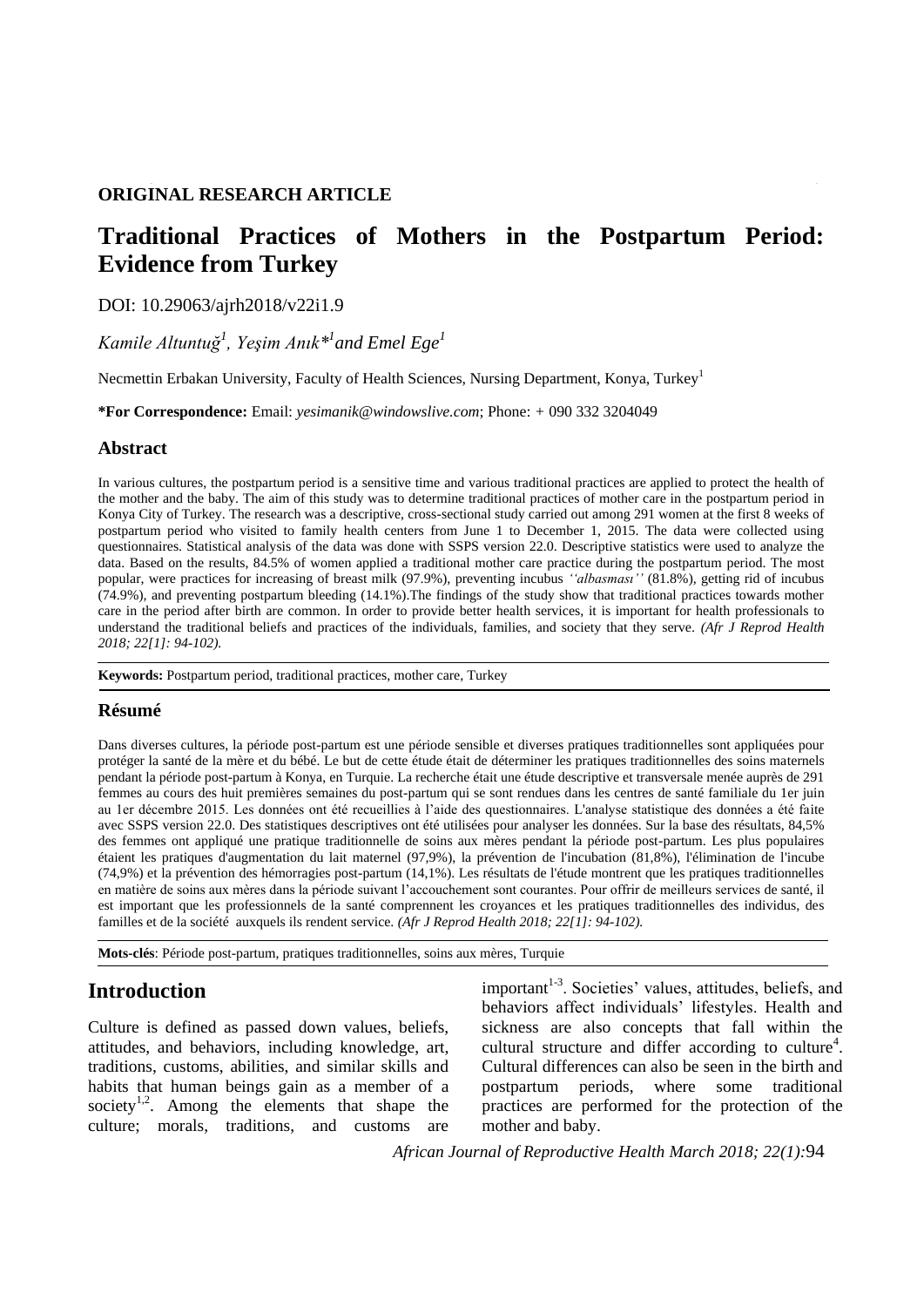As well as being a physiological phenomenon in a woman's life, childbirth is also shaped by social and cultural features $4$ . Cultural beliefs on nourishment, activity, resting, motherhood, and social relations during pregnancy and the postpartum period differ according to the society<sup>5,6</sup>. The postpartum period lasts for approximately 6–8-weeks, starting from childbirth and ending with the restoration of the reproductive organs and other body systems to their pre-pregnancy state<sup>7</sup>. In this period, significant physiological, social, and emotional changes occur in the woman<sup>7,8</sup>. Thus, in many cultures the postpartum period is considered as a sensitive period and various traditional practices are performed to protect the health of the mother and the baby<sup>9</sup>. For reasons such as insufficient care given in the postpartum period, economical insufficiencies, distance from health centers, a lack of trust in medical personnel, considering postpartum problems as a normal phenomenon, not having health insurance, and perceiving birth as a private event; individuals try to solve their health problems using traditional practices learnt from their families $^{10,11}$ .

As in many cultures, traditional maternal care practices are observed in the postpartum period in Turkish culture<sup>2,8,10</sup>. It is believed that women are vulnerable to evil forces in this period. Many women have superstitious beliefs, such as *Alkarısı*. *Alkarısı* is defined as demons seen by puerperants that frighten them and cause them to become sick or even die<sup>1,2,6</sup>. The disturbance caused by *Alkarısı* is called *Albasması. Albasması* actually occurs as a result of women's increased physical and mental sensitivity after giving birth in combination with a  $fever<sup>11</sup>$ . These beliefs have led to the use of precautionary practices to protect puerperant women<sup>2,6,11</sup>. These practices include not leaving puerperants alone at home, placing the Quran, onions, garlic, a charm, or a broom near the puerperants, and having a bath of forty (in which the mother bathes in water containing 40 pebbles) $^{2,6,8}$ .

The effects of traditional practices on health can sometimes reach negative levels that threaten life, and they may even result in death $12,13$ . For this reason, health professionals have significant responsibilities to protect and improve women's health. Particularly with regards to the prevention of problems related to fertility, the care given by health professionals during pregnancy, birth, and the postpartum period is important. In order to provide better health services, it is important for health professionals to understand the traditional beliefs and practices of the individuals, families, and society that they serve<sup>14-17</sup>. This study was conducted to determine the traditional practices performed towards the mother care in postpartum period.

# **Methods**

## *Study design*

This was a descriptive, cross-sectional study conducted to determine the traditional practices performed for the mother's care in the postpartum period.

## *Settings and participants*

Konya, a province in Turkey, consists of three central districts. By negotiating with the Provincial Health Department of Konya, one health care center from each of the three central districts was selected to constitute a heterogeneous socio-demographic group and to provide data that was representative of Konya. The family health centers were selected by simple random sampling. Information obtained from Konya local health authority indicated that a total of 1017 pregnant woman registered in the three health centers selected for the study from January 1 to December 31, 2014. A total of 1017 woman constituted the scope of the research. While estimating the sample size for the study, a table from a paper entitled "Estimate of a ratio in a society with a certain precision" was utilized $18$ . The ratio (34.7%) used for the study was related to the prevalence of traditional practices towards mother care in a society<sup>19</sup>. The ratio was evaluated as approximately 35%. Accordingly, 6% relative accuracy at the 95% reliability level was taken into consideration and it was found that the extent of the sample stated in the table was 243. A sample group of 291 women was used for the study. In addition, the number of women participating from each health care center was determined using the proportional selection method of 135 for the health center in Meram district, 65 for the health care center in Karatay district, and 91 for the health care center in Selcuklu district.

### *Participant selection criteria*

Selection of participants was based on: (i). Age between 18 and 49 years old (ii). Being able to read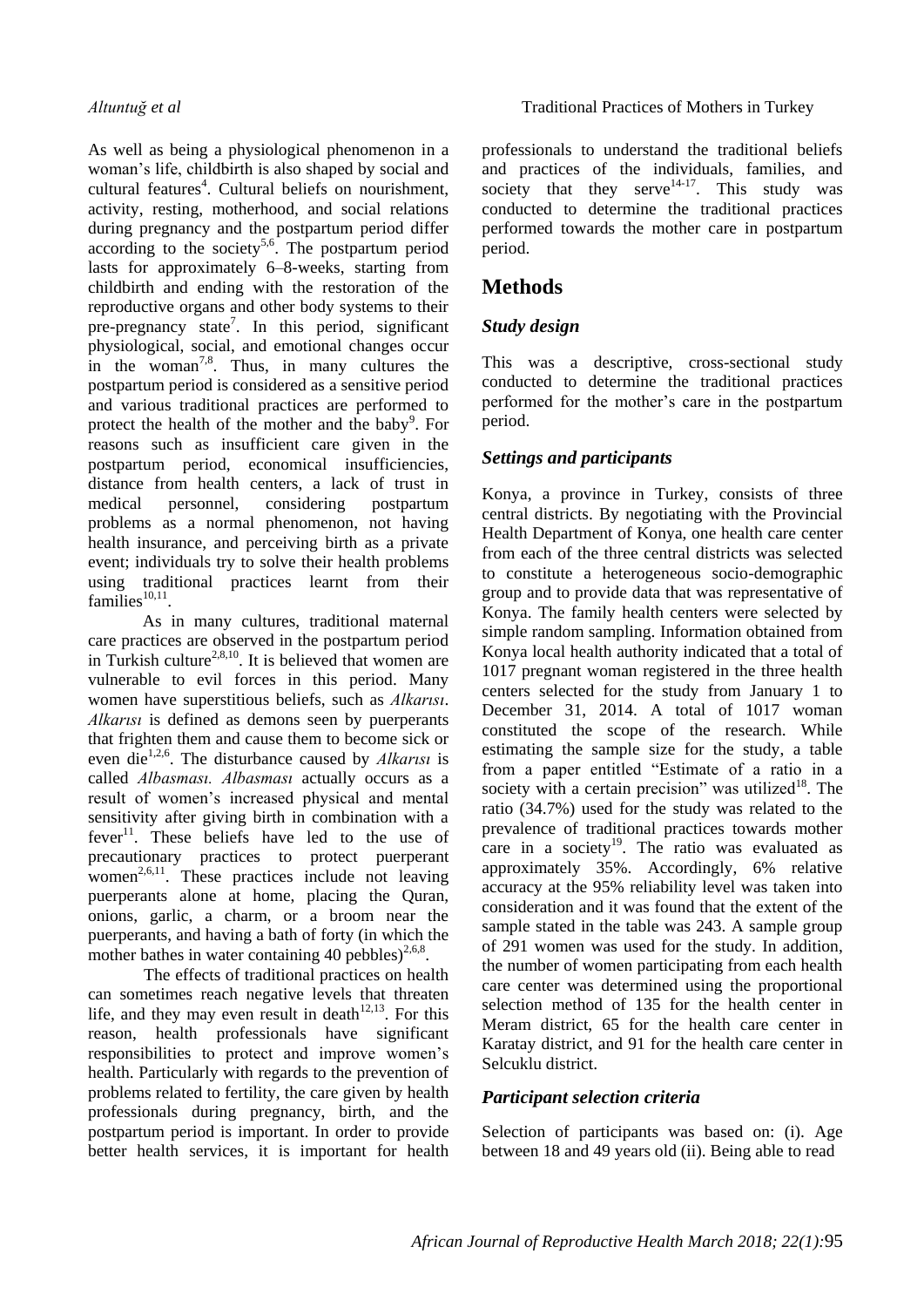and write (iii).Women in the first 8 weeks of the postpartum period, and (iv).Giving informed consent.

#### *Measurements*

Data were collected using a questionnaire that was prepared based on literature<sup>2,6,15-17,19,20</sup>. The questionnaire form included a total of 47 questions, eight related to socio-demographic features (there was a question related to women's first action upon discovering any health problem and a question to determine the importance of traditional practices to them, with  $1 = not important$ ,  $2 = somewhat$ important,  $3 = \text{very important}$ , three regarding obstetrics features, and 36 questions to determine traditional practices of women towards mother care in the postpartum period.

### *Data collecting*

A random sampling method was used. The data were collected via face-to-face interviews with women who agreed to participate in the study between June 1 and December 1, 2015.

### *Data analysis*

Statistical analysis of the data was made with SSPS version 22.0. Descriptive statistics were used to analyze the data.

## **Results**

The socio-demographic and obstetric characteristics of the women showed that42.6% were aged between 27 and 36, 60.8% of them were literate/primary school graduates, and 82.1% of them were unemployed. It was determined that the average age at marriage was 20.84±3.44 years and the average years of marriage was 7.56±5.81, 72.9% of them lived in a nuclear family, and 66.3% lived in a city. Regarding the obstetric characteristics of the women, it was established that the average number of pregnancies was 2.49±1.41. Of the respondents, 66.3% had two or fewer living children and 97.9% of them stated that they attended antenatal care.

The distribution of the first actions for the women upon encountering a health problem is reported in Table 2. A high proportion (84.2%) of the women went to a medical institution upon discovering a health problem and it was noteworthy that 15.8% of them tried to solve the problem with some traditional practices. For 10.0% of the women, traditional practices were not important at all, and the remaining 90.0% of them cared about traditional practices to varying degrees.

Practices done by women to ensure the mother's health in the postpartum period are given in Table 3. As many as 84.5% of the women stated that they performed a traditional practice to ensure the mother's health in the postpartum period. Among the practices were carrying out a ritual called *"kırkınıcıkarma"(*puerperant women's celebrating the  $40<sup>th</sup>$ day of delivery) (70.1%), covering the belly of puerperants (50.5%), carrying out a ritual called *"yirmikırkıcıkarmak"*  (puerperant women's celebrating the  $20<sup>th</sup>$  day of delivery) for puerperants (44.7%), and not leaving puerperants at home alone (38.8%). A high proportion of the women (97.9%) reported performing a traditional practice to increase their breast milk supply in the postpartum period. Among the widely performed practices were: consuming

**Table 1:** Women's Socio-demographic and Obstetric Characteristics in Konya, Turkey ( $n = 291$ )

| <b>Descriptive Characteristics</b> | Average            | (standard |
|------------------------------------|--------------------|-----------|
|                                    | deviation)         |           |
| Marriage age                       | 20.84(3.44)        |           |
| Duration of marriage               | 7.56(5.81)         |           |
| Number of pregnancy                | 2.49(1.41)         |           |
|                                    | Number(percentage) |           |
| Age                                |                    |           |
| $18-26$ years                      | 123(42.3)          |           |
| 27-36 years                        | 124(42.6)          |           |
| $>36$ years                        | 44(15.1)           |           |
| <b>Educational status</b>          |                    |           |
| Literacy-primary                   | 177(60.8)          |           |
| High school                        | 55(18.9)           |           |
| University/post graduate           | 59(20.3)           |           |
| <b>Employment status</b>           |                    |           |
| Employed                           | 52(17.9)           |           |
| Unemployed                         | 239(82.1)          |           |
| <b>Family type</b>                 |                    |           |
| Nuclear family                     | 212(72.9)          |           |
| <b>Extended family</b>             | 79(27.1)           |           |
| <b>Place of residence</b>          |                    |           |
| City                               | 193(66.3)          |           |
| <b>District</b>                    | 58(19.9)           |           |
| Village/Town                       | 40(13.7)           |           |
| <b>Number of children</b>          |                    |           |
| $\leq$ 2                           | 193(66.3)          |           |
| $3 \geq$                           | 98(33.7)           |           |
| <b>Antenatal status</b>            |                    |           |
| Yes                                | 285(97.9)          |           |
| No                                 | 6(2.1)             |           |

juicy foods (92.4%), consuming sweet foods (molasses, halva, mulberry juice, quince; 87.3%),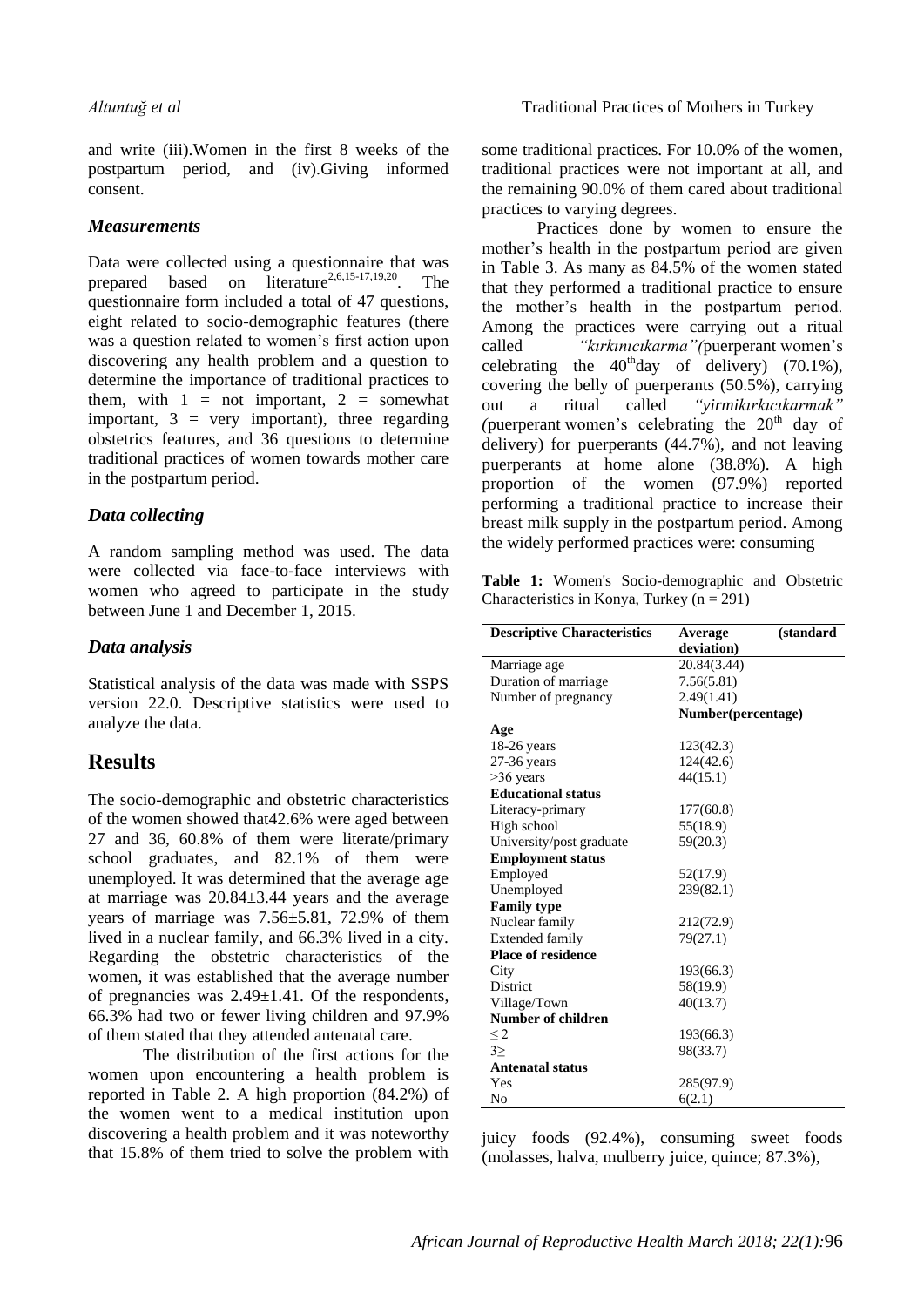Table 2: Opinion about the Importance of Traditional Practices of Women in Konya, Turkey (n=291)

| <b>Opinions Related with Traditional Practice</b>           | Number $(\% )$ |  |  |
|-------------------------------------------------------------|----------------|--|--|
| Priority applications of women who have any health problems |                |  |  |
| Apply to medical institution                                | 245 (84.2)     |  |  |
| Apply to traditional practices                              | 46(15.8)       |  |  |
| Importance attached to women's traditional practices        |                |  |  |
| Not important                                               | 29(10.0)       |  |  |
| Somewhat important                                          | 192(66.0)      |  |  |
| Very important                                              | 70(24.0)       |  |  |

Table 3: Practices of Women towards the Mother's Health in Postpartum Period in Konya, Turkey (n=291)

| <b>Practices</b>                                                                                 | Number $(\% )$    |
|--------------------------------------------------------------------------------------------------|-------------------|
| Practices done towards mother health                                                             | 246 (84.5)        |
| Wrapping puerperant women's abdomen                                                              | 147(50.5)         |
| Exchanging<br>needles when two puerperant women met each other                                   | 30(10.3)          |
| Not leaving puerperant women alone at home                                                       | 113 (38.8)        |
| Puerperant women's celebrating the 40 <sup>th</sup> day of delivery (kırkını cıkarma)            | 204 (70.1)        |
| Puerperant women's celebrating the 20 <sup>th</sup> day of delivery (yirmi kırkı cıkarmak)       | 130(44.7)         |
| Puerperant women's using practices to increase breast milk supply                                | 285 (97.9)        |
| Consume legume family products (white beans, chickpea, bulgur pilaf, lentil, 246 (84.5)          |                   |
| bulgur salad)                                                                                    |                   |
| Consume foods rich in protein (liver, meat, milk)                                                | 246 (84.5)        |
| Consume juicy foods (soup etc.)                                                                  | 269 (92.4)        |
| Consume sweet foods (molasses, halva, mulberry juice, quince)                                    | 254 (87.3)        |
| Consume herbal tea (fennel, lime)                                                                | 82 (28.1)         |
| Consume plenty of water                                                                          | 48 (16.5)         |
| Practices used by puerperant women or families to prevent incubus                                | 238 (81.8)        |
| Putting Quran, onion, garlic, charm, broom near the puerperant                                   | 41 (14.1)         |
| bread crumbs, sewing needle, packing needle, knife or sickle26 (9.0)<br>Putting                  |                   |
| wedge under the pillows of the puerperant and baby                                               |                   |
| Putting black, green, red goods in the room of puerperant                                        | 11(3.8)           |
| Not extinguishing the light in the puerperant's room                                             | 32 (11.0)         |
| Not allowing two puerperants to visit each other                                                 | 68 (23.4)         |
| Tying a red scarf or ribbon on the head of the woman                                             | 61(21.0)          |
| Avoiding meat at home                                                                            | 15(5.2)           |
| Avoiding salt at home                                                                            | 9(3.1)            |
| Not letting animals enter the house                                                              | 14(4.8)           |
| Not leaving puerperant woman alone in dark                                                       | 56 (19.2)         |
| Not allowing a new bride visit the puerperant                                                    | 32 (11.0)         |
| Not allowing puerperants look at the mirror                                                      | 17(5.8)           |
| Keeping men at home                                                                              | 16(5.5)           |
| Not leaving puerperant women alone at home                                                       | 100(34.4)         |
| Not allowing women in their periods to visit puerperant,                                         | 89 (30.6)         |
| Not allowing puerperant to go to unsafe places (woodhouse, basement floors etc.) 91 (31.3)       |                   |
| Practices used by puerperant women or families to heal incubus                                   | 218 (74.9)        |
| Making a hodja, say prayers (having a hodja <i>read</i> prayers over a cup of water and 28 (9.6) |                   |
| making the baby drink water brought from the tombs of Saint)                                     |                   |
| Pouring lead                                                                                     | 11(3.8)           |
| Exchanging needles                                                                               | 28 (9.6)          |
| Having bath of forty (washing the mother with water containing 40 pebbles)                       | 211 (72.5)        |
| Saying prayers                                                                                   | 136 (46.7)        |
| Practices used by puerperant women<br><b>or</b>                                                  | families41 (14.1) |
| reduce postpartum bleeding<br>Suppression of the puerperant's belly                              | 17(5.8)           |
| Raising the feet                                                                                 | 12(4.1)           |
| Making a hodja say prayers                                                                       | 11(3.8)           |
| Applying a heat source (heating a tile and putting it on the belly, putting a blister 20 (6.9)   |                   |
| on the belly)                                                                                    |                   |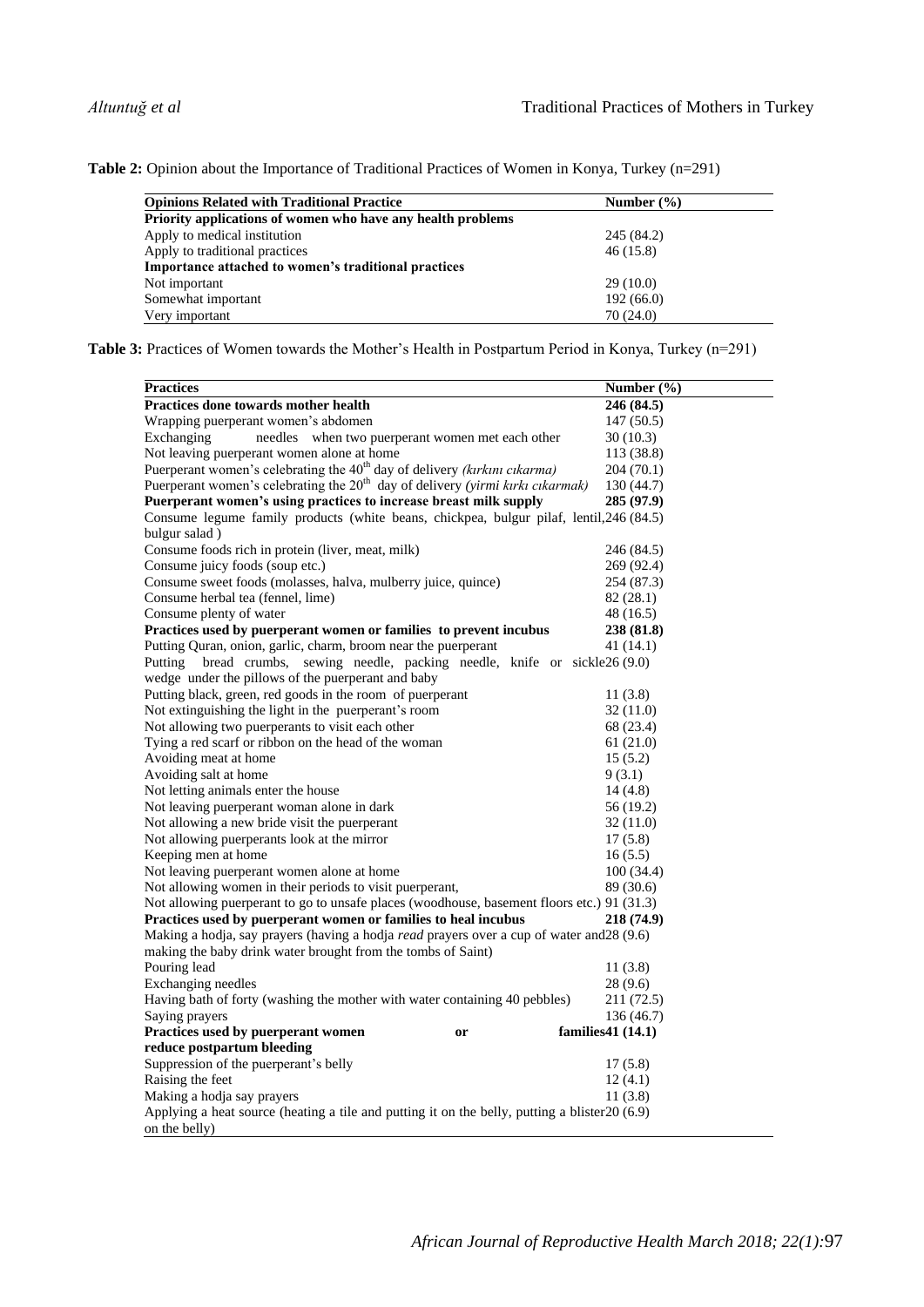consuming leguminous products and foods rich in protein (white beans, chickpea, bulgur pilaf, lentil, bulgur salad; 84.5%). As many as 81.8% of the women stated that they used a traditional practice to prevent an incubus. These included not leaving the puerperant home alone (34.4%), not allowing puerperant to go to unsafe places (wood house, basement floors, etc.; 31.3%), not allowing women with periods to visit the puerperant (30.6%), not allowing two puerperants to visit each other (23.4%) and wearing a red ribbon (21.0%). Many (74.9%) of the women stated that they use a traditional practice to get rid of an incubus: 72.5% stated that they make bath of forty (washing the mother with water containing 40 pebbles), 46.7% of them say prayers, and 9.6% of them get a hodja to pray (having a hodjaread prayers over a cup of water and making the baby drink water brought from the tombs of Saints). A minority of the women (14.1%) used a traditional practice to address postpartum bleeding. According to the table, the most common practice for curing postpartum bleeding is applying a heat source (putting a hot blister on the belly or heating a tile and putting it on) 6.9%.

# **Discussion**

Among the study participants, 15.8% of the women stated that they tried to solve health problems with traditional practices that they know or that are suggested by their relatives, and 90.0% of them reported that they valued traditional practice to varying degrees. It has been reported that 34.7% of women first try to solve health problems with traditional methods<sup>19</sup>; another study reported that 70.0% of women consider traditional practices to varying degrees<sup>22</sup>. In this study, the value given to traditional practices is quite high. The reason that the women attach various levels of importance to the traditional practices may be that these practices mentally relieve them.

The importance of the puerperium is significant in all cultures. In Turkey at the  $40<sup>th</sup>$  day of the puerperium, to celebrate the mother and baby getting through this risky period, a small ceremony is observed<sup>11,23</sup>. In this study, 70.1% of the women perform the ritual *kırkınıcıkarma*. *Kırkcıkarma*, which involves the puerperant having a bath, is a harmless practice to the puerperant and helps women to relieve themselves psychologically. The practice of *kırkcıkarma* still continues in different regions of Turkey<sup>23</sup>. Studies conducted in Turkey reported that *kırkcıkarma* is practiced by from 35.0% to 91.5% of women, depending on the region<sup>17,19,21,24,25</sup>. Our findings show that this practice is common in Konya. Comparing with studies conducted in other countries, there are similar practices. Kaewsarnet al.<sup>26</sup> conducted a study in Taiwan that showed that women are encouraged to have a hot bath in the postpartum period. Lamadah's<sup>27</sup> study conducted in Saudi Arabia indicated that 53.3% of the women have a hot herbal bath in postpartum period; and Hishamshah*et al.*<sup>28</sup> showed that in Malaysia 57.0% of women have a bath in the same way. Similar practices are reported to be performed in Vietnam and Malaysia<sup>5,29</sup>.

In this study, it was found that 50.5% of the women cover their belly. The literature indicated that the rate of belly covering in the postpartum period ranges from 39.1% to  $92.0\%$ <sup>6,17,19,21,25</sup>. There is no need to support the belly wall during pregnancy or in the postpartum period. If the belly of the mother is droopy in this period, it is suggested to wear a light corset. However, tying the belly tightly may cause the belly muscles to build up late and the process of involution to extend<sup>16</sup>. Alternatively, postpartum exercises can be used to prevent droops and dispersing.

During the lactation period, in terms of both the baby's and the mother's health, it is important for puerperant to have a sufficient and balanced  $\text{dist}^{30,31}$ . In Turkey, in the postpartum period traditional practices performed to increase breast milk supply are very common<sup>15-17,19,21,22</sup>. In our study, it was found that 97.9% of the women performed a special practice to increase their breast milk supply in the postpartum period. Among these practices, 84.5% of the women consumed foods from the legume family (white beans, chickpea, bulgur pilaf, lentil, bulgur salad), 84.5% of them consumed foods rich in protein, 92.4% of them consumed juicy foods, 87.3% of them consumed sweet foods, 16.5% of them drank lots of water, and 28.1% of them consumed herbal tea (fennel, linden). The studies in the literature indicate that the use of traditional practices to increase the breast milk postpartum period varies from 47.9% to  $90.2\%$ <sup>6,16,17,21,32</sup>. One study indicated that the most frequent traditional practices are related to maternal nutrition<sup>15</sup>. When it is considered that for sufficient milk production puerperant woman should consume 2500–3000 ml of liquid and add 600–700 calories more to their daily required amount, it can be said that these practices are beneficial; however, it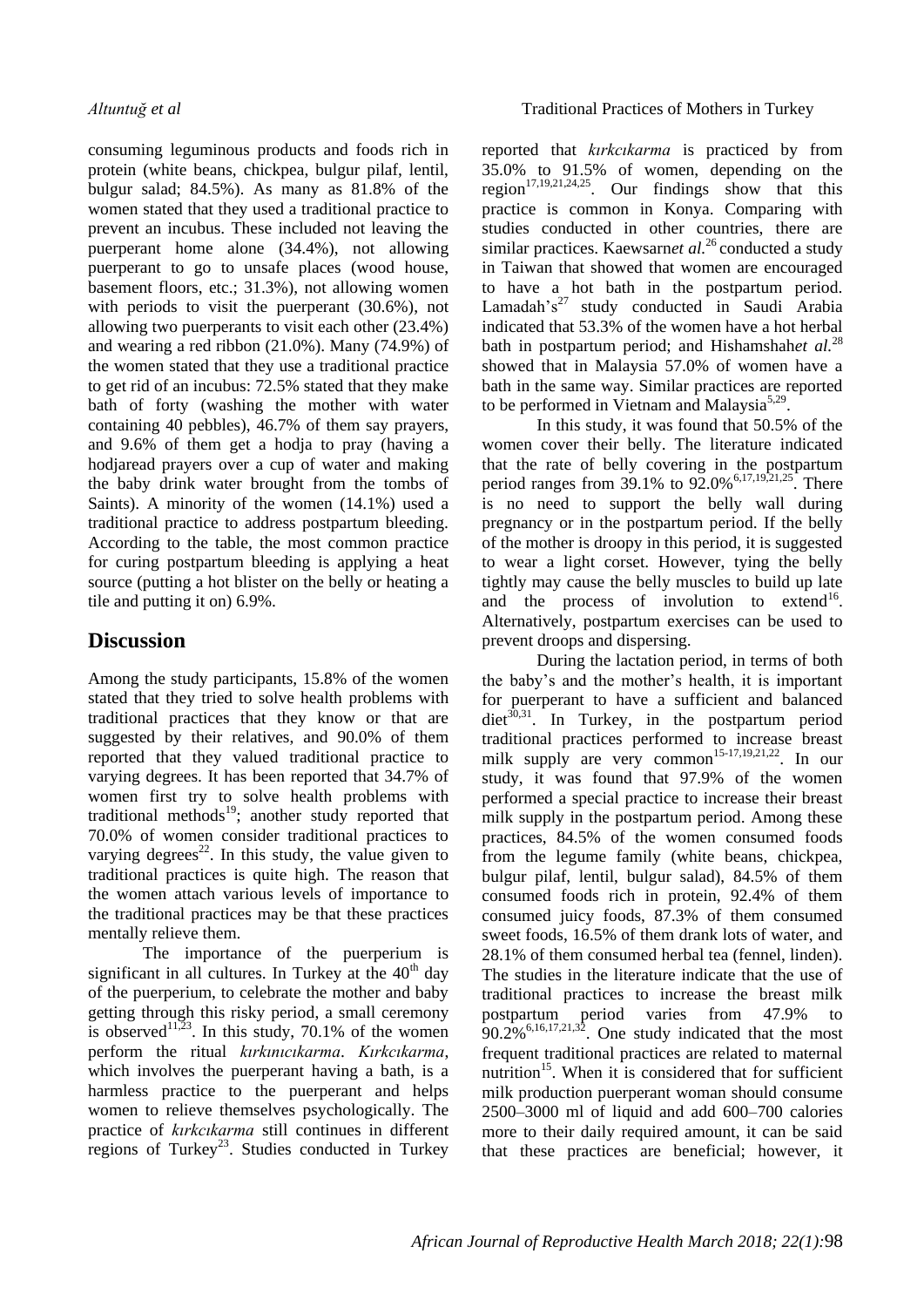should also be taken into consideration that excess consumption of sweets may cause fat gain<sup>31</sup>. Studies conducted in other countries show that traditional practices towards feeding include mothers staying away from certain foods, consuming certain foods, or increasing their liquid consumption<sup>4,5,9,11,29,33</sup> <sup>36</sup>.For instance, in cultures such as those in India, China, Thailand, Guatemala, Myanmar, Vietnam, and Taiwan, the aim of the diet for women in the postpartum period is to maintain a ying-yang balance. In these cultures, it is believed that women lose heat in the postpartum period and they therefore need to consume hot foods. Being hot or cold for foods is not determined by cooking or consuming raw: it differs even inter-culturally. Although a food is hot in one culture, it may be considered as cold in another culture. In Indian culture, meat, egg, and fish are hot foods, while wheat and vegetables with dark-green leaves are considered as cold foods. There is a belief that consuming cold foods during the puerperium may cause sickness in the woman and the baby. For this reason, the woman is given foods that are considered as  $hot^{26,29,34,35,37,38}$ . Contrary to these practices Shakya<sup>33</sup>, in a study conducted in Nepal, found that women consume drinks like tongba (millet-based alcoholic drink) or chhang (rice alcohol) to increase breast milk and to quickly build up the uterus in the postpartum period. Okeke *et al.*<sup>36</sup>, in a study conducted in Nigeria, confirmed that women consume liquor to start lactation. Evaluating the various practices performed around the world, there are different traditional practices in different countries, and even in the same culture there are regional differences.

The belief that a djinn, fairy, or demon, colloquially known as "albasması", "alkarısı", or *"kırkbasması"*, affects the mother and the baby within the 40-day period after birth still exists today<sup>23</sup>. In this study,  $81.8\%$  of the women took steps to prevent *"albasması"* and 74.9% of them performed practices to get rid of *"albasması"* when it occurs. The common practices towards *"albasması"* were; not leaving the puerperant home alone (34.4%), not allowing the puerperant to go to unsafe places (wood house, basement floors etc.;) (31.3%), not allowing women with periods to visit the puerperant (30.6%), not allowing two puerperants to visit each other (23.4%) and wearing a red ribbon (21.0%). The practices used to get rid of an *albasması*were; having a bath of forty (72.5%), saying prayers (46.7%), making a hodja say prayers (9.6%), and exchanging needles (9.6%).

In the studies conducted, traditional practices were applied by between 43.0% and 82.0% of women for prevention of *albasması* or to remove an *albasması*6,15-17,21,39. Among the practices used against an incubus reported in the literature, placing items near to the puerperant, such as the holy Quran, a lucky charm, a broom, or bread and water, putting cutting and piercing tools under the pillow of the puerperant, keeping her inside the house for 40 days, wearing a red ribbon or a red night robe, nonacceptance of menstruating visitors, putting a knife or scissors under the pillow, hanging onions or garlic around the bed, or staying away from other puerperants, among others<sup>16,39</sup>. In studies conducted in other countries, similar practices after birth can be seen. Sunanda and Paul<sup>40</sup>, in their study conducted in Mangalore, stated that 65.0% of the women put a stick, a broomstick, or metal tools under their bed. Lamadah $^{27}$  conducted a study in Saudi Arabia and found that 92.5% of the women do not go out in the period after birth and 33.3% of them do not go out for fear of the evil eye. Shakya<sup>33</sup>, in a study conducted in Nepal, confirmed that to protect the mother and the baby from evil eyes, tools like bamboo or a sickle are placed near the pillow. Furthermore, between the  $7<sup>th</sup>$  and 15<sup>th</sup> day after the birth, the mother is made a bath with water containing ashes and her clothes are washed. Rao *et*   $al^{41}$  indicated that 86.3% of the women do not go out for 40 days after the birth and 9.2% of them do not accept any visitors throughout the first 14 days after birth. In Mao *et al's*<sup>38</sup> study, similar practices can also be seen. In the Indian culture, similar practices, such as putting fire, water, and a sickle near the bed of the puerperant, are done<sup>11</sup>. Symptoms that colloquially occur in cases defined as *"albasması"* include the sadness that many women experience post-birth, less commonly seen as an indication of postpartum depression. In both cases, indications like fear, panic, uneasiness, insomnia, and crying occur. On the other hand, symptoms like hallucinations and talking in sleep stated to be experienced in cases of *"albasması"* are like the indications of postpartum infection. Therefore, the case known as *"albasması"*, i.e. the sadness of motherhood, can be postpartum depression, and infection<sup>15,42</sup>. When the performed traditional practices are taken into consideration, it can be said that not leaving the woman alone during the period after birth is quite significant in terms of facile management of the postpartum process.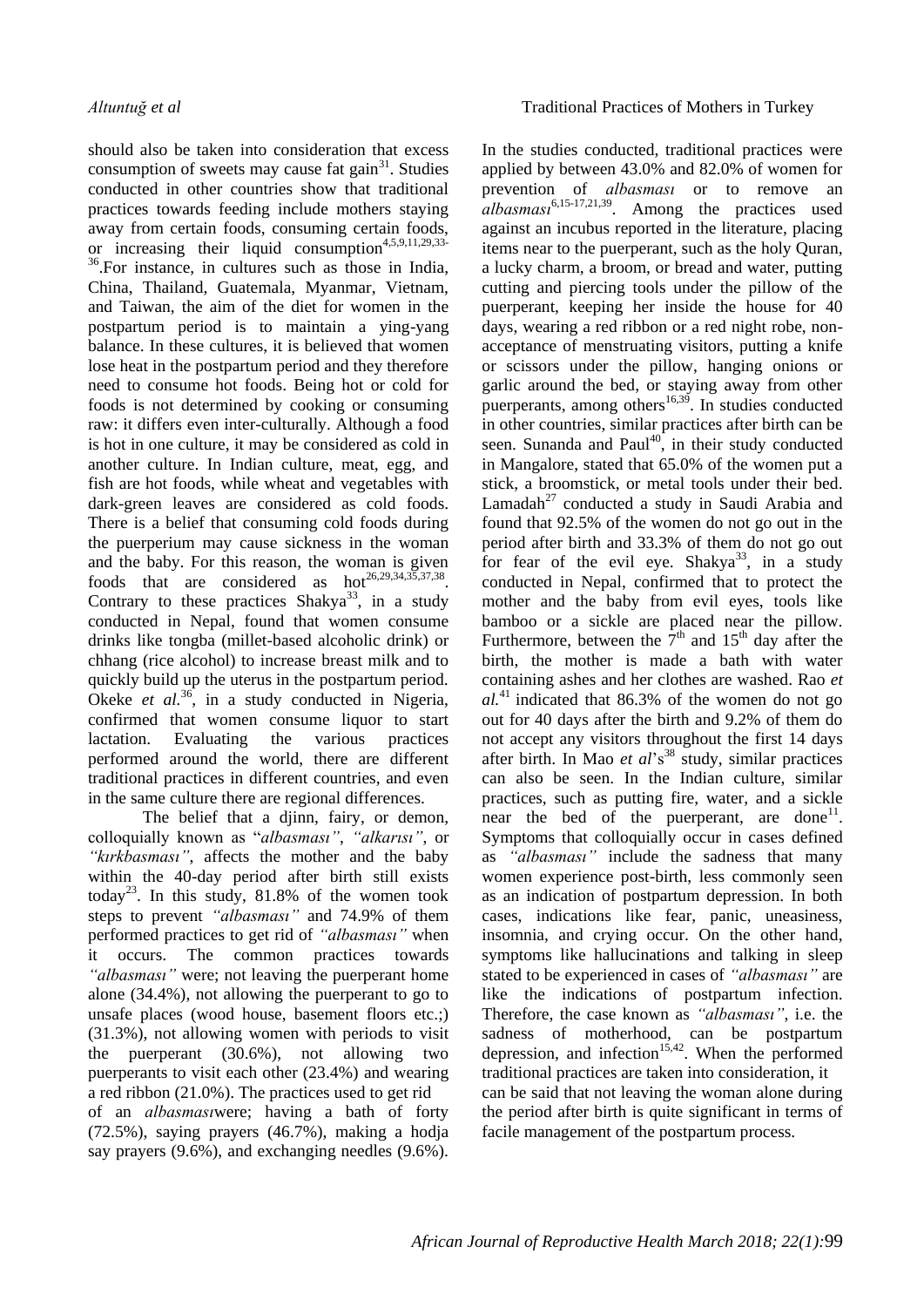The bleeding that occurs during the period after birth is among the top three causes of maternal death in Turkey<sup>31</sup>. In this study, we found that  $14.1\%$  of the women performed a traditional practice to prevent bleeding in the period after birth. It is remarkable that some of the practices have no effect on the bleeding (making a hodja say prayers etc.) and some practices even have a worsening effect on bleeding (hot application etc.). A study indicated that 11.3% of women use a traditional practice against bleeding during the post-delivery period<sup>17</sup> and another study demonstrated that 42.7% of women place a hot tile on their abdomen to prevent bleeding<sup>19</sup>. In Iran, to prevent bleeding in the period of after birth, practices such as having a hodja write a "muska" (amulet), applying a heat source to the belly, and putting an "üzerlik" (a plant) above the bed of puerperant are performed<sup>6</sup>. A study in South East Nigeria reported that 80.2% of the women performed a hot application to reduce bleeding<sup>36</sup>. The practices (heating a tile and putting it on the belly, putting a blister on the belly) that are performed to prevent bleeding by women in the postpartum period are actually hot applications, and these practices, instead of reducing the bleeding, can increase the bleeding even more. Hot applications cause vasodilation. Therefore, before the mother leaves the hospital after birth, the characteristics of *"losia" (*A type of flux that occurs generally during the whole puerperium) and fundus massage should be taught, and the woman should be reminded that the bleeding will increase during breastfeeding, and if abnormalities occur with the characteristics of *"losia"* she should visit a medical institution.

# **Ethical Considerations**

The study was approved by the Necmettin Erbakan University Ethics Committee and written permission was received from the public health department of Konya as well as each of the family health centers that participated in this study. Prior to data collection, all study participants were given information on the study and oral consent was taken from all respondents before participation.

# **Conclusion**

The findings from this study show that traditional practices towards mother care in the period after birth are common. Based on these results, the medical personnel who are responsible for caring for the woman and her family in the period after birth should evaluate the individual holistically and inclusively. To ensure community participation, the importance of the social acceptability of developments in healthcare should be kept in mind and public awareness should be increased by means of public training programs. Additionally, medical personnel should be made aware of cultural changes that significantly affect health and the importance of knowledge on the traditional beliefs and practices of the society that they serve.

# **Acknowledgments**

We thank the women who participated in the study.

# **Declaration of Conflicting Interests**

The authors received no financial support for the research, authorship, and/or publication of this article.

# **Contribution of Authors**

YA and EE conceived and designed the study. YA and KA were involved in the data collection and analysis. All the authors were involved in the writing and review of the manuscript. All the authors approved the final version of this manuscript.

# **References**

- 1. Biltekin O, Boran OD, Denkli MD and Yalcinkaya S. Traditional prenatal and infant care practices implemented by mothers with 0- to 11-month-old infants living around Naldoken Healthcare Center. Journal of Continuing Medical Education 2004; 13(15): 166-168. http://www.ttb.org.tr/STED/sted0504/naldoken.pdf
- 2. Basal HA.Traditional customs and beliefs about prenatal practices, birth, and postnatal child development and education in Turkey. Journal of Uludag University Faculty of Education 2006; XIX(1): 45-70. http://www.acarindex.com/dosyalar/makale/acarindex -1423935597.pdf
- 3. Arisoy A, Canbulat N and Ayhan F. Traditional methods applied in caring for infants of mothers in Karaman. Journal of Anatolia Nursing and Health Sciences 2014;17(1): 23-31. http://edergi.atauni.edu.tr/ataunihem/article/view/102500867 2/5000012499
- 4. Liamputtong P, Yimyam S, Parisunyakul S, Baosoung C and Sansiriphun N. Traditional beliefs about pregnancy and childbirth among women from Chiang Mai, Northern Thailand. Midwifery 2005; 21(2): 139- 53. doi[:10.1016/j.midw.2004.05.002](https://doi.org/10.1016/j.midw.2004.05.002)
- 5. Ariff K and Beng KS. Cultural health beliefs in rural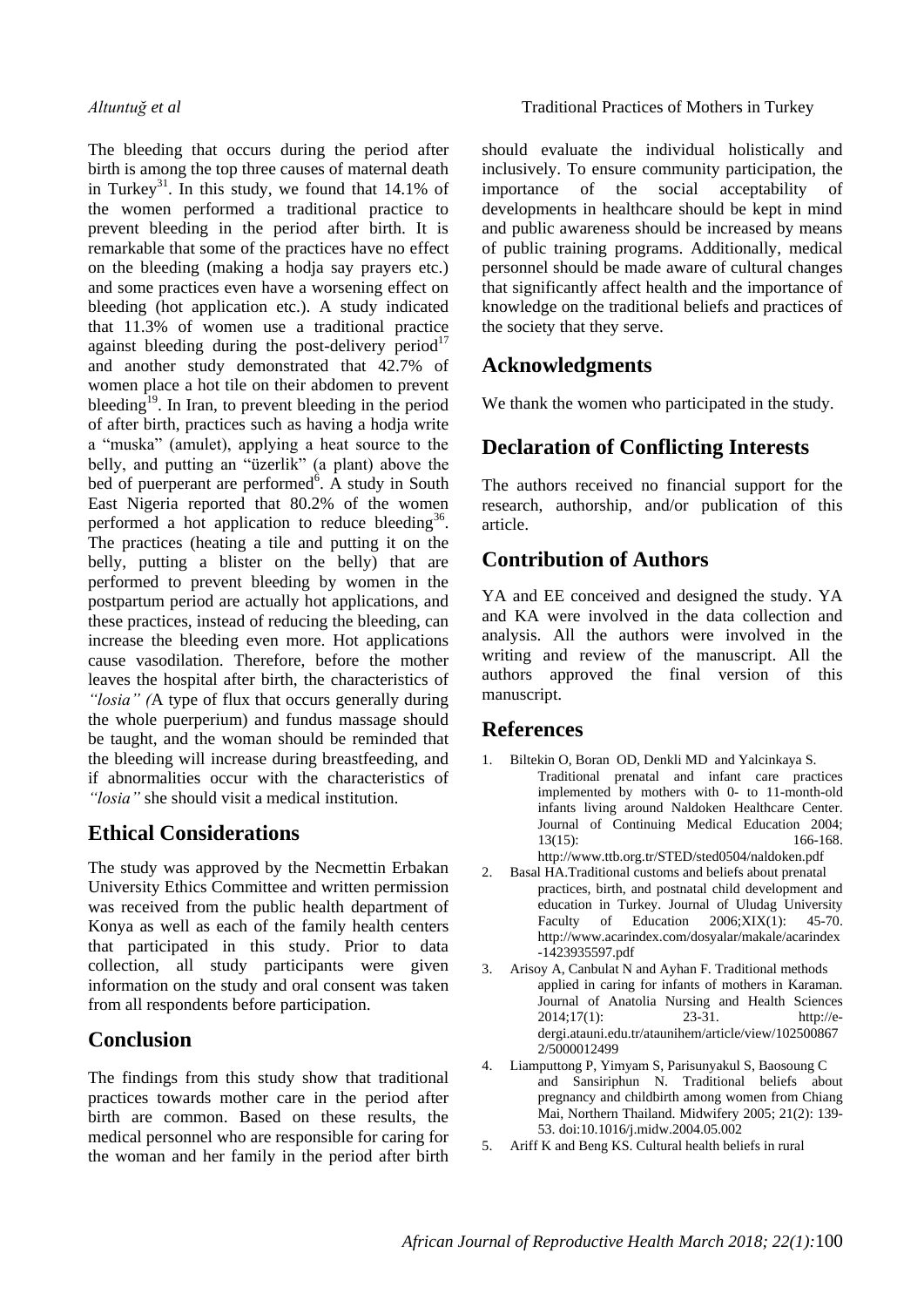family practice: A Malaysian perspective. Australian Journal of Rural Health 2006; 14(1): 2-8. doi:10.1111/j.1440-1584.2006.00747.x

- 6. Ozsoy SA and Katabi V. A comparison of traditional practices used in pregnancy labour and the postpartum<br>period among women Turkey and Iran. period among women Turkey Midwifery2008;24(3): 291-300. do[i:10.1016/j.midw.2006.06.008](https://doi.org/10.1016/j.midw.2006.06.008)
- 7. Akridge KM. Postpartum and Lactation. In: Youngkin EQ, Davis MS. Women's Health, Pearson Printice Hall: New Jersey,2004, 614.
- 8. Baser M, Mucuk S, Korkmaz Z and Sevig U. The determination of mother and father newborn care needs in postpartum period. Journal of Health Sciences 2005; 14:54-58. http://sagens.erciyes.edu.tr/dergi/hemsire/Muruvvet.p df
- 9. Piperata BA. Forty days and forty nights: A biocultural perspective on postpartum practices in the Amazon. Social Science &Medicine 2008; 67(7): 1094-103. doi:10.1016/j.socscimed.2008.05.031
- 10. Polat HH. Folk medicine practices in Sivas Ulas, Urun Publications: Ankara, 1995, 104-5.
- 11. Choudhry UK. Traditional practices of women from India: pregnancy, childbirth, and newborn care. Journal of Obstetric, Gynecologic, & Neonatal Nursing 1997; 26(5): 533-9. doi:10.1111/j.1552- 6909.1997.tb02156.x
- 12. Ayaz S and YamanEfe S. Potentially harmful traditional practices during pregnancy and postpartum. European Journal of Contraception and Reproductive Health Care 2008; 13(3): 282- 288.https://doi.org/10.1080/13625180802049427
- 13. Cetinkaya A, Ozmen D and Cambaz S. Traditional practices associated with infant health among the 15- 49 aged women who have children in Manisa. Journal of Cumhuriyet University School of Nursing 2008; 12(2): 39-46. http://eskidergi.cumhuriyet.edu.tr/makale/2097.pdf
- 14. Senol V, Unalan D, Cetinkaya F and OzturkY. Customs and applications on public midwifery in Kayseri. Clinical Development 2004; 17(3/4): 47- 55. http://www.klinikgelisim.org.tr/eskisayi/cilt17sayi34/ 09\_Kayseri\_\_linde\_Halk\_F1.pdf
- 15. Geckil E, Sahin T and Ege E. Traditional postpartum practices of women and infants and factors influencing such practices in south eastern Turkey. Midwifery 2009; 25 (1): 62-71. do[i:10.1016/j.midw.2006.12.007](https://doi.org/10.1016/j.midw.2006.12.007)
- 16. Isik T, AkcinarM and Kadioglu S. Traditional practices applied to mother and newborn during pregnancy, labor and postpartum periods in Mersin. International Journal of Human Sciences 2010; 7(1): 63-84.https://www.jhumansciences.com/ojs/index.php/IJHS/article/view/9 31/573
- 17. Golbasi Z and Egri G. Traditional practices to mother care in postpartum period. Cumhuriyet Medical Journal 2010; 32(3): 276-282. http://dergi.cumhuriyet.edu.tr/cumucmj/article/view/1 008000186/1008000525
- 18. Lemeshow S, Hosmer DW, Klar J and Lwanga SK.

#### *Altuntuğ et al* Traditional Practices of Mothers in Turkey

Sample size sufficiency in health research, In: S. OguzKayaalp, HacettepeTas Publications: Ankara, 2000, 143.

- 19. Lafci D and Erdem E. Traditional practises regarding mother and infant care of 15-49 year old married women in the postpartum period. Gaziantep Medical Journal 2014; 20(3): 226-236. http://www.scopemed.org/?mno=149761
- 20. Yalcin H. Traditional practices related to pregnancy, the natal and postnatal period, and baby care (Karaman sample). The Turkish Journal of Pediatrics 2012; 55(1): 19-31. http://www.cshd.org.tr/uploads/pdf\_CSH\_450.pdf
- 21. BilgenSivri B and Karatas N. The traditional practices for mother care at postpartum period. Bozok Medical Journal2015;5(4): 39-48. http://dergipark.ulakbim.gov.tr/bozoktip/article/view/ 5000171950/5000155103
- 22. Karabulutlu O. Determining of the traditional practices at postpartum period which is applied to maintenance of infant in Kars. DEUHYO ED 2014; 7(4): 295-302. http://www.deuhyoedergi.org/index.php/DEUHYOE D/article/view/124/366
- 23. Meric M and Elcioglu O. Folk medicine practices of regarding children. I. Folklore Symposium*.*  Osmangazi University Printing House, Eskisehir, 2004, 133-141.
- 24. Sis Celik A, Capik A and Engin R. Determining the traditional practices during pregnancy and postpartum period in Erzurum. Journal of Anatolia Nursing and Health Sciences2012; 15(4): 262-267.http://edergi.atauni.edu.tr/ataunihem/article/view/102500793 7/1025007040
- 25. Cetisli NG, Muslu GK, Sen S, Guneri SE, Bolisik B and Saruhan A. The traditional practices applied in postpartum period in Agean area. International Refereed Journal of Nursing Researches 2014;1(1):<br>22-35. http://www.khsdergisi.com/dergi//ege-22-35. http://www.khsdergisi.com/dergi//egebolgesinde-dogum-sonu-donemde uygulanan geleneksel-uygulamalar201410.pdf
- 26. Kaewsarn P, Moyle W and Creedy D. Traditional postpartum practices among Thai women. Journal of Advanced Nursing2003; 41(4): 358-66. doi:10.1046/j.1365-2648.2003.02534.x
- 27. Lamadah SM. Postpartum traditional beliefs and practices among women in Makkah Al Mukkaramah. Life Science Journal2013;10(2): 838-847. http://www.lifesciencesite.com/lsj/life1002/118\_1799 1life1002\_838\_847.pdf
- 28. Hishamshah M, Sirri M and Haroon R. Beliefs and practices of traditional postpartum care among a rural community in Penang Malaysia. The Internet Journal of Third World Medicine 2011; 9(2):1-9. https://print.ispub.com/api/0/ispub-article/4210
- 29. Lundberg PC and Ngoc Thu TT. Vietnamese women's cultural beliefs and practices related to the postpartum period. Midwifery 2011;27(5): 731–6. do[i:10.1016/j.midw.2010.02.006](https://doi.org/10.1016/j.midw.2010.02.006)
- 30. Curningham FG. Williams Obstetrics, Nobel Medical Publications, İstanbul, 2005, 363-417.
- 31. Taskin L. Obstetrics and Gynecology Nursing*,*  Akademisyen Medical Publications, Ankara*,* 2014, 2- 3.